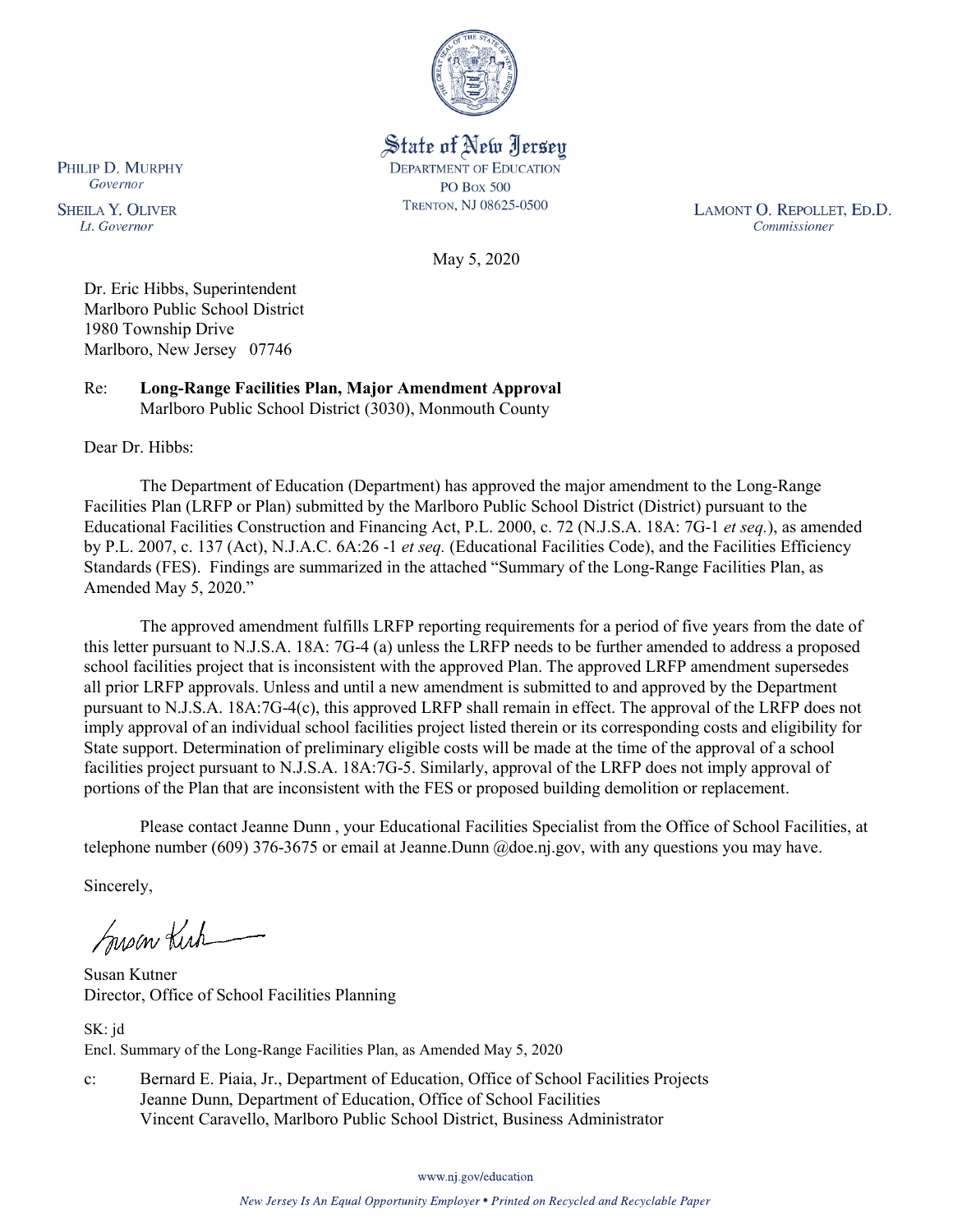# **Marlboro Public School District (3030) Summary of the Long-Range Facilities Plan, as Amended May 5, 2020**

The Department of Education (Department) has completed its review of the major amendment to the Long-Range Facilities Plan (LRFP or Plan) submitted by the Marlboro Public School District (District) pursuant to the Educational Facilities Construction and Financing Act, P.L. 2000, c. 72 (N.J.S.A. 18A: 7G-1 *et seq.*), as amended by P.L. 2007, c. 137 (Act), N.J.A.C. 6A:26-1 et seq. (Educational Facilities Code), and the Facilities Efficiency Standards (FES).

The following provides a summary of the District's approved amended LRFP. The summary is based on the standards set forth in the Act, the Educational Facilities Code, the FES, District-reported information in the Department's LRFP reporting system, and supporting documentation. The referenced reports in *italic* text are standard reports available on the Department's LRFP website.

### **1. Inventory Overview**

The District is classified as a Regular Operating District (ROD) for funding purposes. It provides services for students in grades PK-12.

The District identified existing and proposed schools, sites, buildings, rooms, and site amenities in its LRFP. Table 1 lists the number of existing and proposed district schools, sites, and buildings. Detailed information can be found in the *School Asset Inventory Report* and the *Site Asset Inventory Report.*

**As directed by the Department, school facilities projects that have received initial approval by the Department and have been approved by the voters, if applicable, are represented as "existing" in the LRFP.** Approved projects that include new construction and/or the reconfiguration/reassignment of existing program space are as follows: n/a.

# **Table 1: Number of Schools, School Buildings, and Sites**

|                                              | Existing | <b>Proposed</b> |
|----------------------------------------------|----------|-----------------|
| Number of Schools (assigned DOE school code) |          |                 |
| Number of School Buildings <sup>1</sup>      |          |                 |
| Number of Non-School Buildings <sup>2</sup>  |          |                 |
| Number of Vacant Buildings                   |          |                 |
| Number of Sites                              |          |                 |

*1 Includes district-owned buildings and long-term leases serving students in district-operated programs 2 Includes occupied district-owned buildings not associated with a school, such as administrative or utility buildings*

Based on the existing facilities inventory submitted by the District:

- Schools using leased buildings (short or long-term):  $n/a$
- Schools using temporary classroom units (TCUs), excluding TCUs supporting construction: n/a
- Vacant/unassigned school buildings: Morganville School (offline).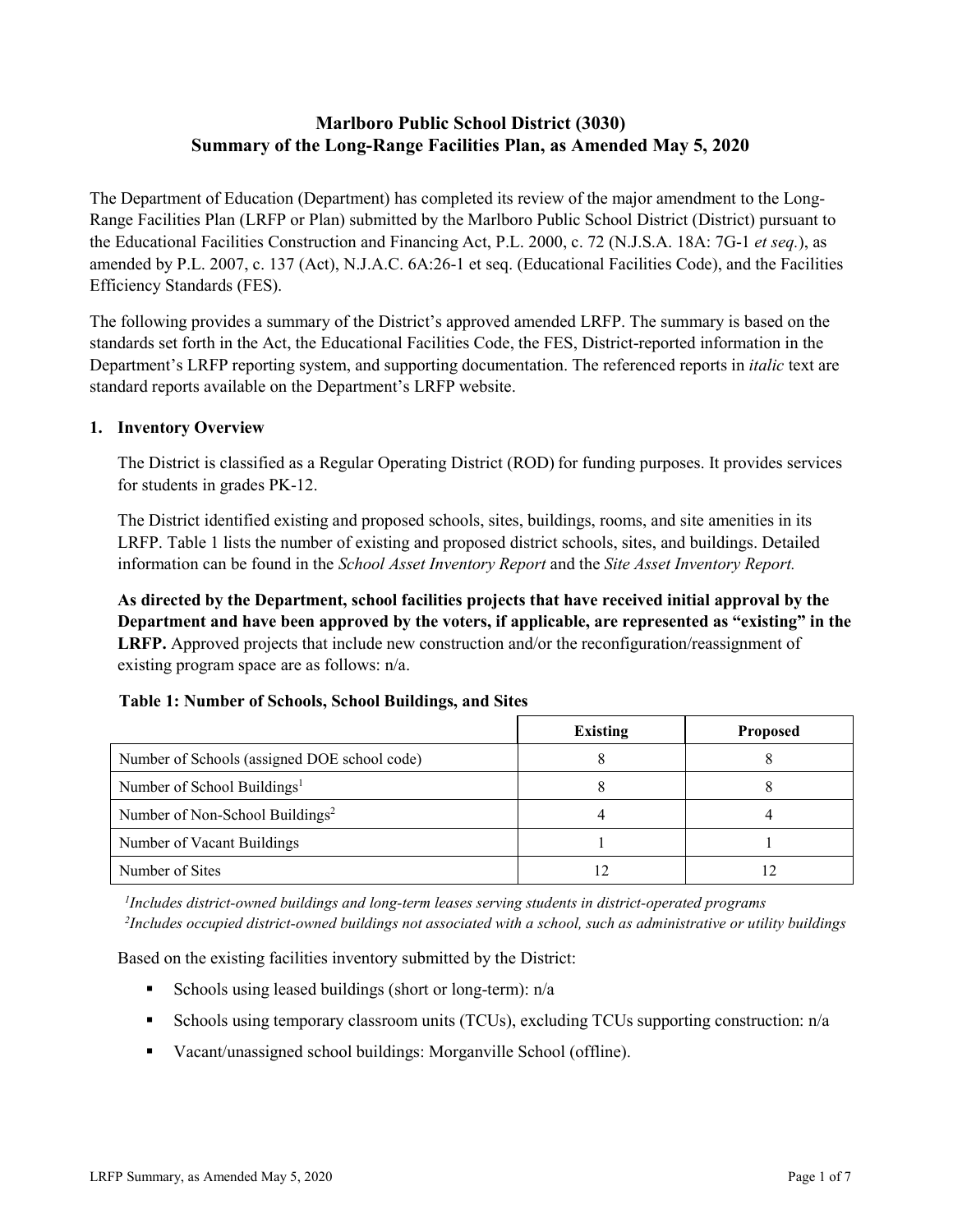**FINDINGS** The Department has determined that the proposed inventory is adequate for approval of the District's LRFP amendment. However, the LRFP determination does not imply approval of an individual school facilities project listed within the LRFP; the District must submit individual project applications for project approval.

# **2. District Enrollments**

The District determined the number of students, or "proposed enrollments," to be accommodated for LRFP planning purposes on a district-wide basis and in each school.

The Department minimally requires the submission of a standard cohort-survival projection using historic enrollment data from the Application for School State Aid (ASSA) or NJ Smart. The cohort-survival method projection method forecasts future students based upon the survival of the existing student population as it moves from grade to grade. A survival ratio of less than 1.00 indicates a loss of students, while a survival ratio of more than 1.00 indicates the class size is increasing. For example, if a survival ratio tracking first to second grade is computed to be 1.05, the grade size is increasing by 5% from one year to the next. The cohort-survival projection methodology works well for communities with stable demographic conditions. Atypical events impacting housing or enrollments, such as an economic downturn that halts new housing construction or the opening of a charter or private school, typically makes a cohort-survival projection less reliable.

**Proposed enrollments are based on a standard cohort-survival enrollment projection.** Both SEPK and Tuition PK4 are reported. Tuition PK and SEPK are used in Tables 2 and 3. Only SEPK is used in Table 4. Adequate supporting documentation was submitted to the Department to justify the proposed enrollments. Table 2 provides a comparison of existing and projected enrollments. All totals include special education students.

| <b>Grades</b>                | <b>Existing Enrollments</b><br>2018-19 | <b>District Proposed Enrollments</b><br>2024-25 |
|------------------------------|----------------------------------------|-------------------------------------------------|
| PK (excl. private providers) |                                        | 63                                              |
| Grades K-5                   | 3,154                                  | 2,696                                           |
| Grades 6-8                   | 1,115                                  | 1,562                                           |
| Grades 9-12                  |                                        | 0                                               |
| <b>Totals</b>                | 4,269                                  | 4,321                                           |

#### **Table 2: Enrollments**

**FINDINGS** The Department has determined the District's proposed enrollments to be acceptable for approval of the District's LRFP amendment. The Department will require a current enrollment projection at the time an application for a school facilities project is submitted incorporating the District's most recent enrollments in order to verify that the LRFP's planned capacity is appropriate for the updated enrollments.

# **3. District Practices Capacity**

Based on information provided in the room inventories, *District Practices Capacity* was calculated for each school building to determine whether adequate capacity is proposed for the projected enrollments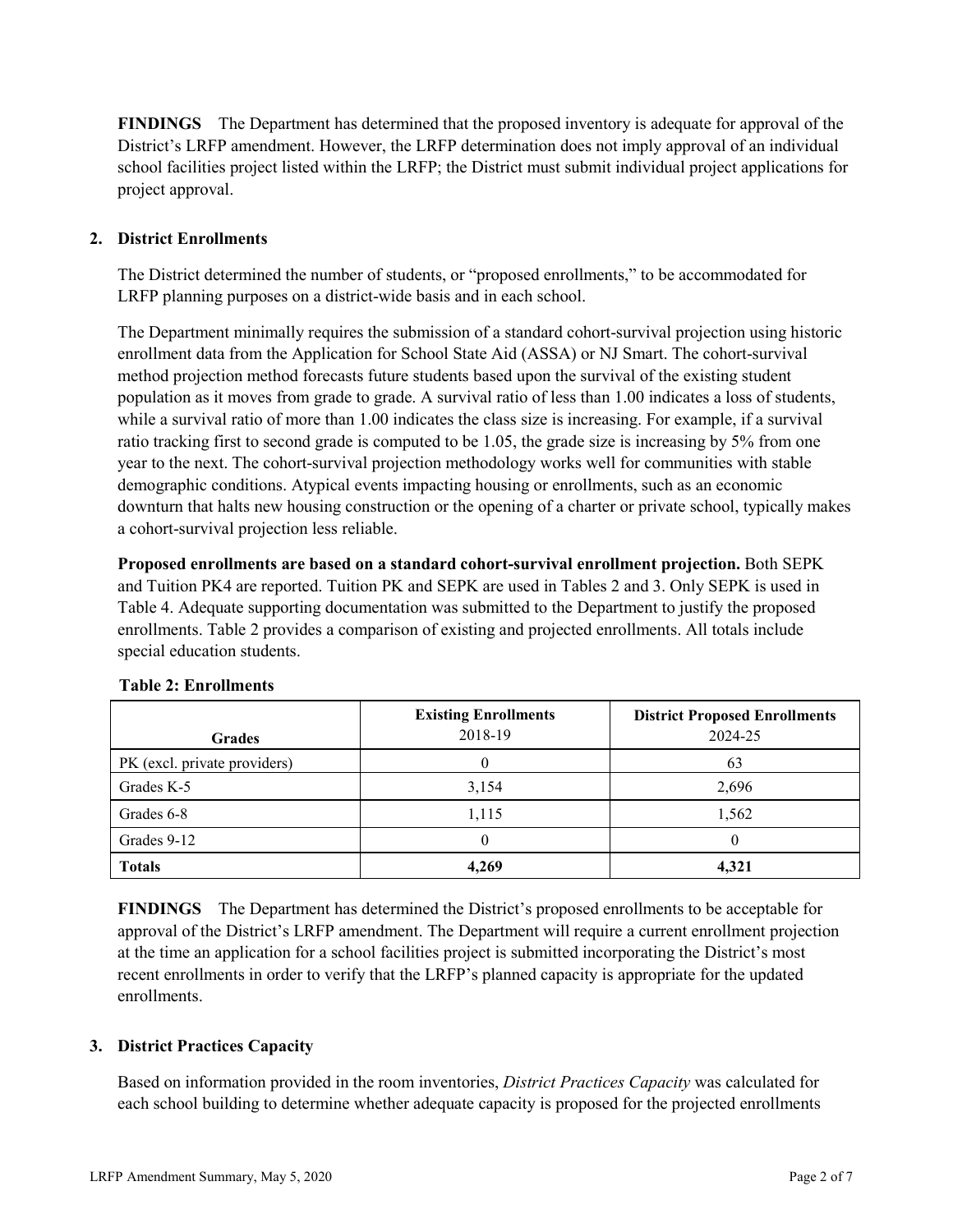based on district scheduling and class size practices. The capacity totals assume instructional buildings can be fully utilized regardless of school sending areas, transportation, and other operational issues. The calculations only consider district-owned buildings and long-term leases; short term leases and temporary buildings are excluded. A capacity utilization factor of 90% for classrooms serving grades K-8 and 85% for classrooms serving grades 9-12 is applied in accordance with the FES. No capacity utilization factor is applied to preschool classrooms.

In certain cases, districts may achieve adequate District Practices Capacity to accommodate enrollments but provide inadequate square feet per student in accordance with the FES, resulting in educational adequacy issues and "Unhoused Students." Unhoused students are considered in the "Functional Capacity" calculations used to determine potential State support for school facilities projects and are analyzed in Section 4.

Table 3 provides a summary of proposed enrollments and existing and proposed District-wide capacities. Detailed information can be found in the LRFP website reports titled *FES and District Practices Capacity Report, Existing Rooms Inventory Report, and Proposed Rooms Inventory Report.*

| <b>Grades</b>     | <b>Proposed</b><br><b>Enrollments</b> | <b>Existing</b><br><b>District</b><br><b>Practices</b><br>Capacity | <b>Existing</b><br>Deviation* | <b>Proposed</b><br><b>District</b><br><b>Practices</b><br>Capacity | <b>Proposed</b><br>Deviation* |
|-------------------|---------------------------------------|--------------------------------------------------------------------|-------------------------------|--------------------------------------------------------------------|-------------------------------|
| Elementary (PK-5) | 2,759                                 | 3,663.00                                                           | 904.00                        | 3,663.00                                                           | 904.00                        |
| Middle $(6-8)$    | 1,562                                 | 2,047.00                                                           | 485.00                        | 2,047.00                                                           | 482.00                        |
| High $(9-12)$     | $\theta$                              | 0.00                                                               | 0.00                          | 0.00                                                               | 0.00                          |
| <b>Totals</b>     | 4,321                                 | 5,710.00                                                           | 1,389.00                      | 5,710.00                                                           | 1,389.00                      |

| Table 3: District Practices Capacity Analysis |
|-----------------------------------------------|
|-----------------------------------------------|

*\* Positive numbers signify surplus capacity; negative numbers signify inadequate capacity. Negative values for District Practices capacity are acceptable for approval if proposed enrollments do not exceed 100% capacity utilization.*

Considerations:

- Based on the proposed enrollments and existing room inventories, the District is projected to have inadequate capacity for the following grade groups, assuming all school buildings can be fully utilized: n/a
- Adequate justification has been provided by the District if the proposed capacity for a school significantly deviates from the proposed enrollments. Generally, surplus capacity is acceptable for LRFP approval if additional capacity is not proposed through new construction.

**FINDINGS**The Department has determined that proposed District capacity, in accordance with the proposed enrollments, is adequate for approval of the District's LRFP amendment. The Department will require a current enrollment projection at the time an application for a school facilities project is submitted, incorporating the District's most recent Fall Enrollment Report, in order to verify that the LRFP's planned capacity meets the District's updated enrollments.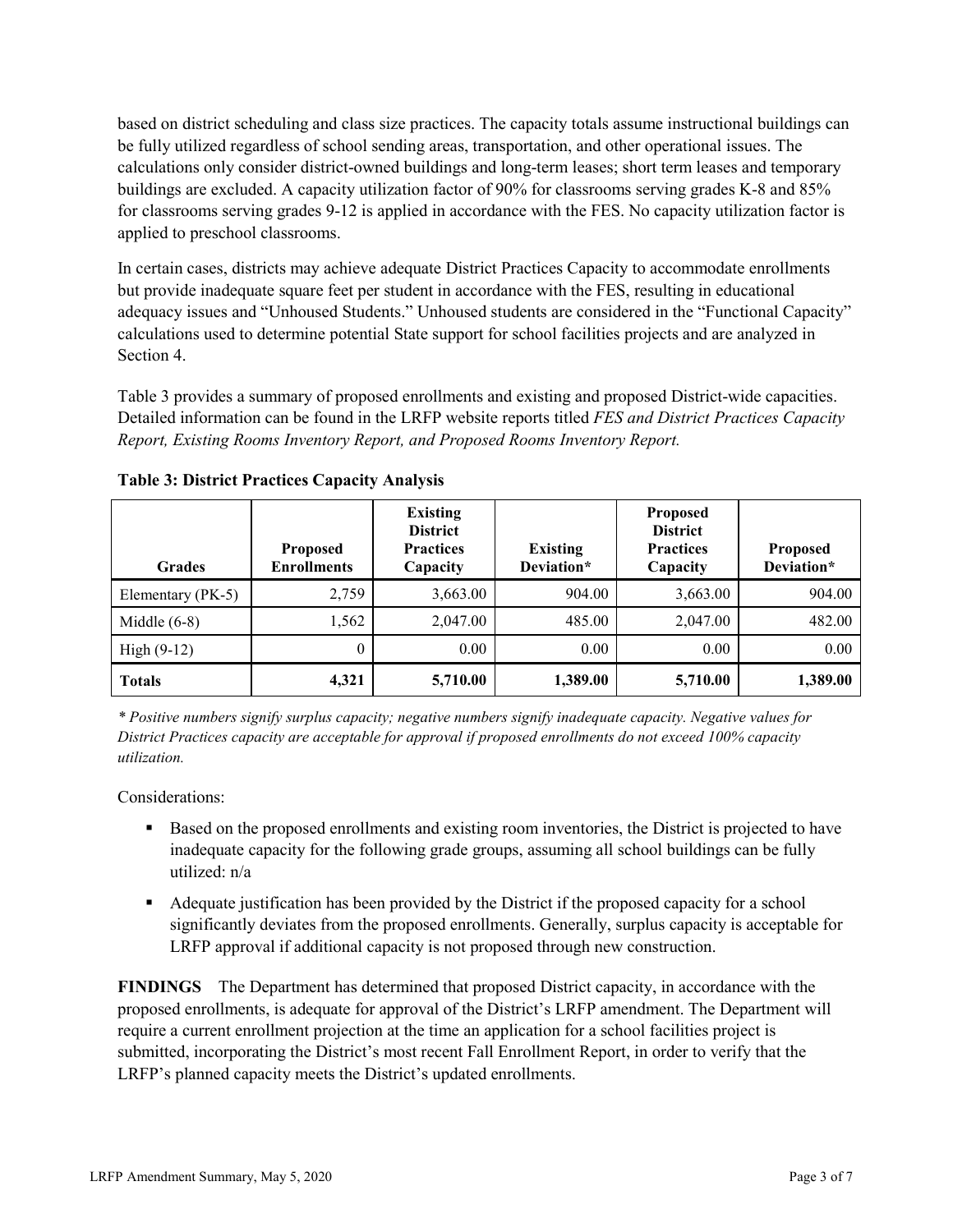### **4. New Construction Funding Eligibility**

*Functional Capacity* was calculated and compared to the proposed enrollments to provide a **preliminary estimate** of Unhoused Students and new construction funding eligibility. **Final determinations will be made at the time of project application approvals.**

*Functional Capacity* is the adjusted gross square footage of a school building *(total gross square feet minus excluded space)* divided by the minimum area allowance per full-time equivalent student for the grade level contained therein. *Unhoused Students* is the number of students projected to be enrolled in the District that exceeds the Functional Capacity of the District's schools pursuant to N.J.A.C. 6A:26-2.2(c). *Excluded Square Feet* includes (1) square footage exceeding the FES for any pre-kindergarten, kindergarten, general education, or self-contained special education classroom; (2) grossing factor square footage *(corridors, stairs, mechanical rooms, etc.)* that exceeds the FES allowance, and (3) square feet proposed to be demolished or discontinued from use. Excluded square feet may be revised during the review process for individual school facilities projects.

Table 4 provides a preliminary assessment of the Functional Capacity, Unhoused Students, and Estimated Maximum Approved Area for Unhoused Students for each FES grade group. The calculations exclude temporary facilities and short-term leased buildings. School buildings proposed for whole or partial demolition or reassignment to a non-school use are excluded from the calculations pending project application review. If a building is proposed to be reassigned to a different school, the square footage is applied to the proposed grades after reassignment. Buildings that are not assigned to a school are excluded from the calculations. In addition, only preschool students eligible for state funding (former ECPA students) are included. Detailed information concerning the calculations can be found in the *Functional Capacity and Unhoused Students Report* and the *Excluded Square Footage Report.*

|                                                | $PK/K-5$ | $6 - 8$  | $9-12$   | <b>Total</b> |
|------------------------------------------------|----------|----------|----------|--------------|
| PK Eligible Students/K-12 Proposed Enrollments | 2,714    | 1,562    | $\theta$ |              |
| FES Area Allowance (SF/student)                | 125.00   | 134.00   | 151.00   |              |
| <b>Prior to Completion of Proposed Work:</b>   |          |          |          |              |
| <b>Existing Gross Square Feet</b>              | 416,939  | 348,542  | $\theta$ | 765,481      |
| Adjusted Gross Square Feet                     | 372,479  | 304,758  | 0        | 677,237      |
| <b>Adjusted Functional Capacity</b>            | 2,980.00 | 2,274.00 | 0.00     |              |
| Unhoused Students                              | 0.00     | 0.00     | 0.00     |              |
| Est. Max. Area for Unhoused Students           | 0.00     | 0.00     | 0.00     |              |
| <b>After Completion of Proposed Work:</b>      |          |          |          |              |
| Gross Square Feet                              | 416,939  | 348,542  | $\theta$ | 765,481      |
| New Gross Square Feet                          | $\theta$ | 0        | $\theta$ | $\theta$     |
| Adjusted Gross Square Feet                     | 372,479  | 304,758  | $\Omega$ | 677,237      |
| Functional Capacity                            | 2,980.00 | 2,274.00 | 0.00     |              |
| Unhoused Students after Construction           | 0.00     | 0.00     | 0.00     |              |
| Est. Max. Area Remaining                       | 0.00     | 0.00     | 0.00     |              |

**Table 4: Estimated Maximum Approved Area for Unhoused Students**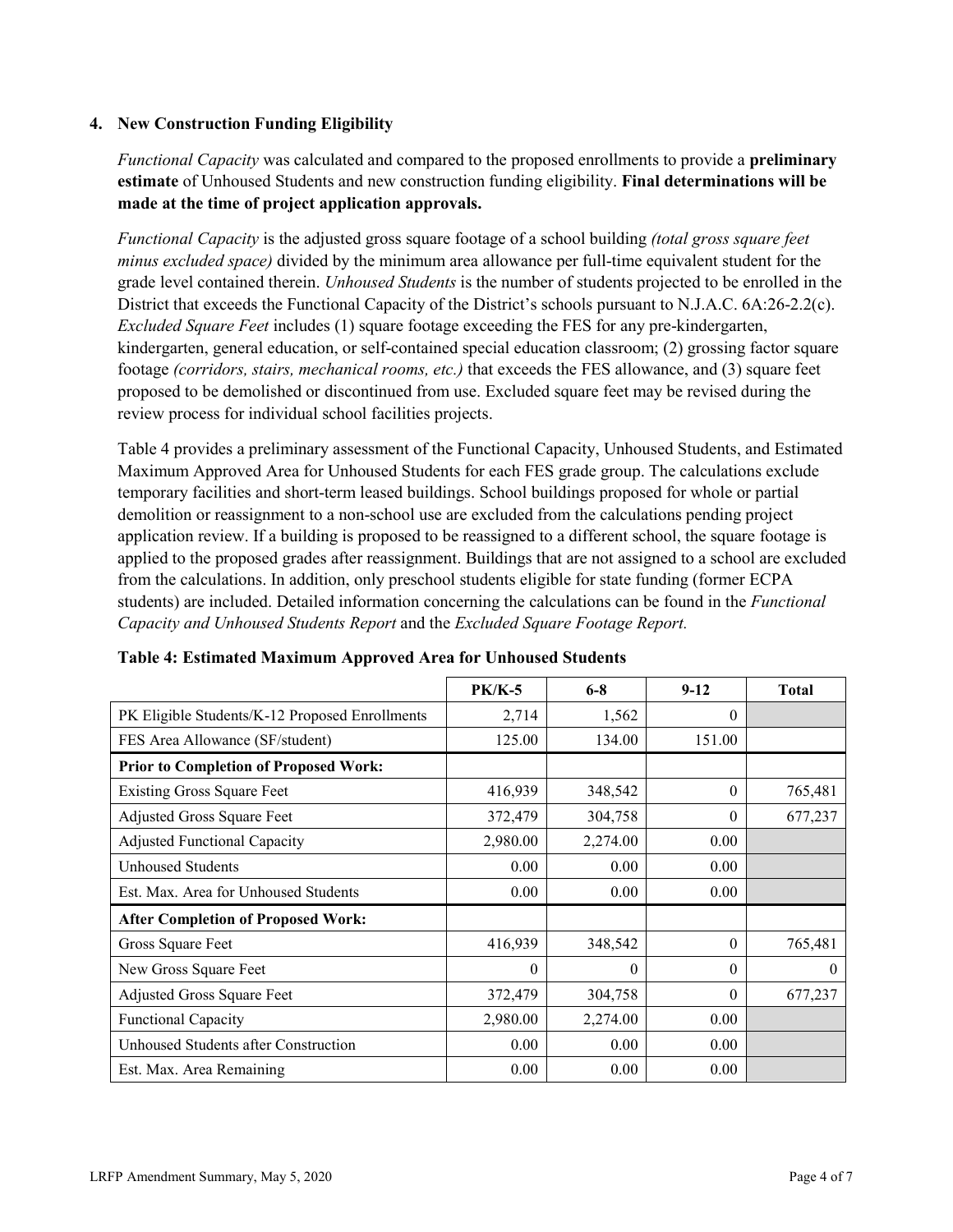Facilities used for non-instructional or non-educational purposes are ineligible for State support under the Act. However, projects for such facilities shall be reviewed by the Department to determine whether they are consistent with the District's LRFP and whether the facility, if it is to house students (full or part time) conforms to educational adequacy requirements. These projects shall conform to all applicable statutes and regulations.

Estimated costs represented in the LRFP by the District are for capital planning purposes only. The estimates are not intended to represent preliminary eligible costs or final eligible costs of approved school facilities projects.

Considerations:

- The District does not have approved projects pending completion, as noted in Section 1, that impact the Functional Capacity calculations.
- The Functional Capacity calculations *exclude* square feet proposed for demolition or discontinuation for the following FES grade groups and school buildings pending a feasibility study and project review: Elementary School (Morganville School, offline).
- **Based on the preliminary assessment, the District has Unhoused Students prior to the completion** of proposed work for the following FES grade groups: n/a.
- New construction is proposed for the following FES grade groups:  $n/a$ .
- **Proposed new construction exceeds the estimated maximum area allowance for Unhoused** Students prior to the completion of the proposed work for the following grade groups: n/a.
- The District, based on the preliminary LRFP assessment, will not have Unhoused Students after completion of the proposed LRFP work. If the District is projected to have Unhoused Students, adequate justification has been provided to confirm educational adequacy in accordance with Section 6 of this determination.

**FINDINGS** Functional Capacity and Unhoused Students calculated in the LRFP are preliminary estimates. Preliminary Eligible Costs (PEC) and Final Eligible Costs (FEC) will be included in the review process for specific school facilities projects. A feasibility study undertaken by the District is required if building demolition or replacement is proposed per N.J.A.C. 6A:26-2.3(b)(10).

# **5. Proposed Work**

The District assessed program space, capacity, and physical plant deficiencies to determine corrective actions. Capital maintenance, or *"system actions,"* address physical plant deficiencies due to operational, building code, and /or life cycle issues. Inventory changes, or *"inventory actions,*" add, alter, or eliminate sites, site amenities, buildings, and/or rooms.

The Act (N.J.S.A. 18A:7G-7b) provides that all school facilities shall be deemed suitable for rehabilitation unless a pre-construction evaluation undertaken by the District demonstrates to the satisfaction of the Commissioner that the structure might pose a risk to the safety of the occupants even after rehabilitation or that rehabilitation is not cost-effective. Pursuant to N.J.A.C. 6A:26-2.3(b)(10), the Commissioner may identify school facilities for which new construction is proposed in lieu of rehabilitation for which it appears from the information presented that new construction is justified, provided, however, that for such school facilities so identified, the District must submit a feasibility study as part of the application for the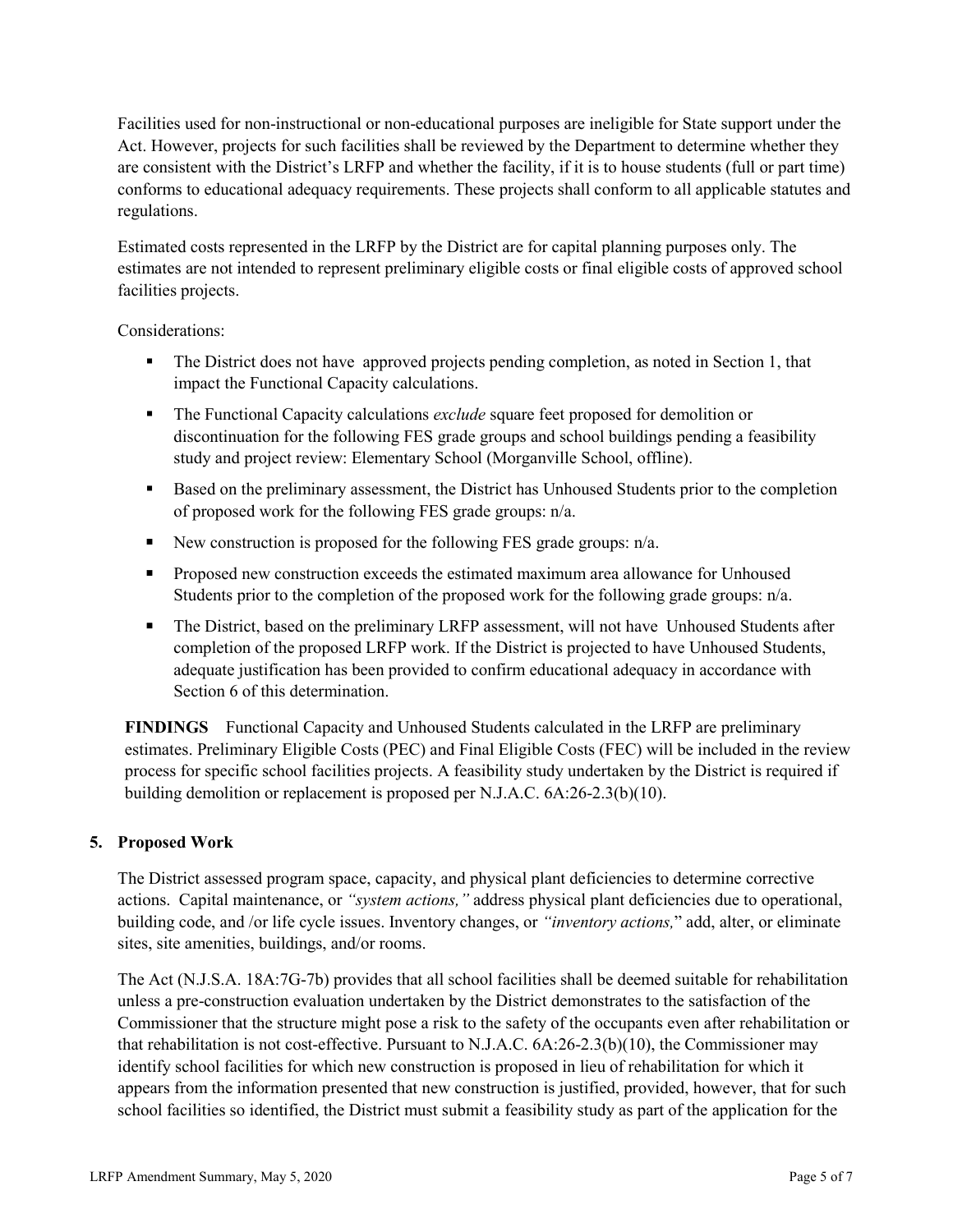specific school facilities project. The cost of each proposed building replacement is compared to the cost of additions or rehabilitation required to eliminate health and safety deficiencies and to achieve the District's programmatic model.

Table 5 lists the scope of work proposed for each school based on the building(s) serving their student population. Proposed inventory changes are described in the LRFP website reports titled *"School Asset Inventory Report and "Proposed Room Inventory Report."* Information concerning proposed systems work, or capital maintenance can be found in the "LRFP Systems Actions Summary Report".

With the completion of the proposed work, the following schools are proposed to be eliminated: n/a; the following schools are proposed to be added: n/a.

| <b>Proposed Scope of Work</b>                                                                  | <b>Applicable Schools</b>                                                                                                       |
|------------------------------------------------------------------------------------------------|---------------------------------------------------------------------------------------------------------------------------------|
| Renovation only (no new construction)                                                          |                                                                                                                                 |
| System actions only (no inventory actions)                                                     | Asher Holmes ES, Defino ES, Dugan ES,<br>Marlboro ES, Marlboro Memorial MS,<br>Marlboro MS, Robertsville ES, Marlboro ELC<br>ES |
| Existing inventory actions only (no systems actions)                                           | n/a                                                                                                                             |
| Systems and inventory changes                                                                  | n/a                                                                                                                             |
| <b>New construction</b>                                                                        |                                                                                                                                 |
| Building addition only (no systems or existing inventory actions)                              | n/a                                                                                                                             |
| Renovation and building addition (system, existing inventory,<br>and new construction actions) | n/a                                                                                                                             |
| New building on existing site                                                                  | n/a                                                                                                                             |
| New building on new or expanded site                                                           | n/a                                                                                                                             |
| Site and building disposal (in addition to above scopes)                                       |                                                                                                                                 |
| Partial building demolition                                                                    | n/a                                                                                                                             |
| Whole building demolition                                                                      | n/a                                                                                                                             |
| Site and building disposal or discontinuation of use                                           | Morganville ES                                                                                                                  |

**Table 5. School Building Scope of Work**

**FINDINGS** The Department has determined that the proposed work is adequate for approval of the District's LRFP amendment. However, Department approval of proposed work in the LRFP does not imply the District may proceed with a school facilities project. The District must submit individual project applications with cost estimates for Department project approval. Both school facilities project approval and other capital project review require consistency with the District's approved LRFP.

#### **6. Proposed Room Inventories and the Facilities Efficiency Standards**

The District's proposed school buildings were evaluated to assess general educational adequacy in terms of compliance with the FES area allowance pursuant to N.J.A.C. 6A:26-2.2 and 2.3.

District schools proposed to provide less square feet per student than the FES after the completion of proposed work as indicated in Table 5 are as follows: Defino Central School.